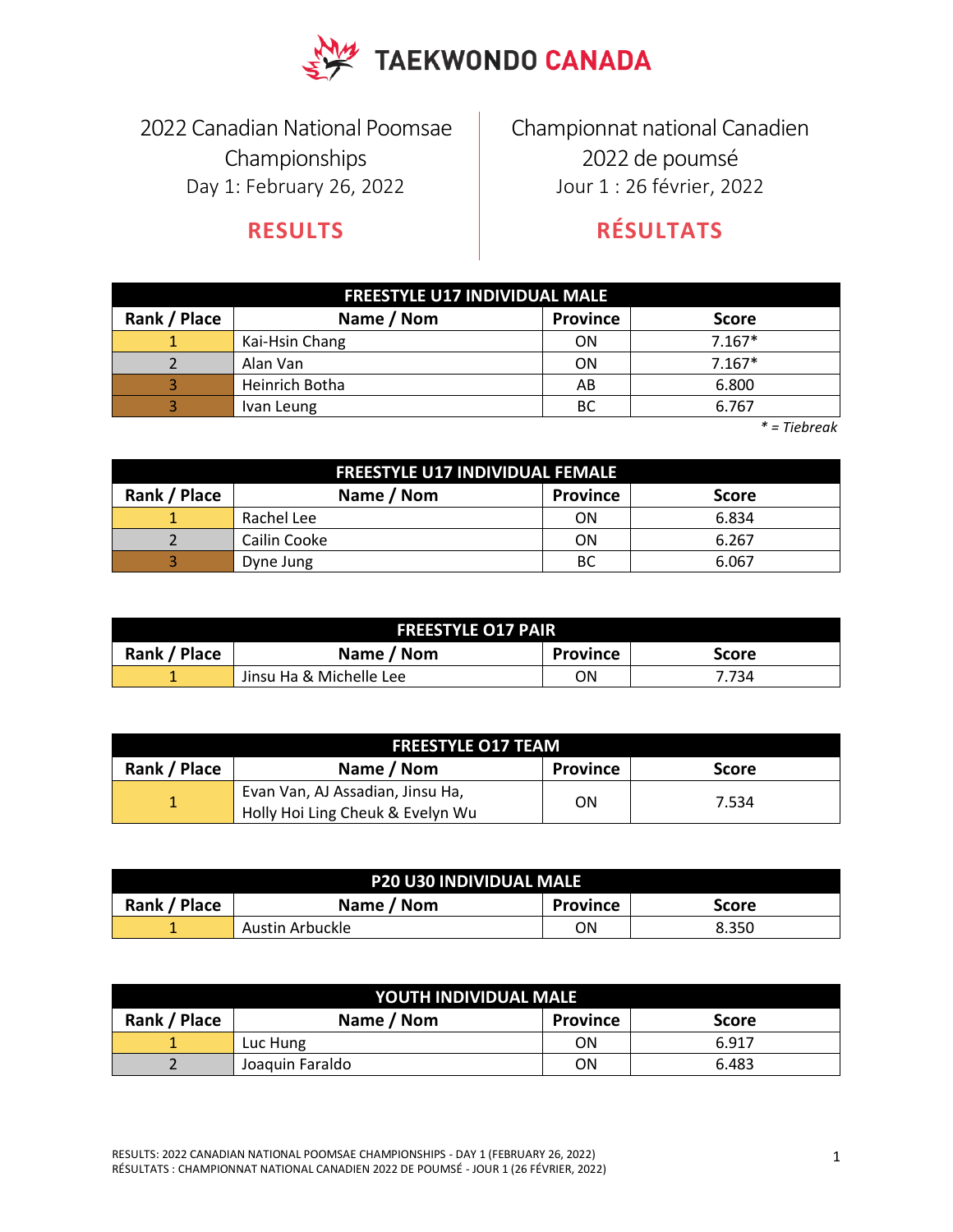

| YOUTH INDIVIDUAL FEMALE |                      |                 |              |  |
|-------------------------|----------------------|-----------------|--------------|--|
| Rank / Place            | Name / Nom           | <b>Province</b> | <b>Score</b> |  |
|                         | Jane Chung           | BC              | 7.267        |  |
|                         | Macy Sze Ming Li     | ON              | 7.217        |  |
|                         | Ashley Lai           | <b>ON</b>       | 7.050        |  |
|                         | Lyla Tran            | <b>ON</b>       | 6.600        |  |
|                         | Gretchen Vandenbrink | AB              | 5.667        |  |

| <b>CADET INDIVIDUAL MALE</b> |                |                 |              |  |
|------------------------------|----------------|-----------------|--------------|--|
| Rank / Place                 | Name / Nom     | <b>Province</b> | <b>Score</b> |  |
| 1                            | Austin Zhu     | BC              | 7.117        |  |
|                              | Jake Kang      | <b>ON</b>       | 6.834        |  |
| 3                            | Colby Pontisso | <b>ON</b>       | 6.634        |  |
| 3                            | Godwin Li      | <b>ON</b>       | 6.450        |  |
|                              | Nathan Kwok    | <b>BC</b>       | 6.300        |  |

| <b>CADET INDIVIDUAL FEMALE</b> |                     |                 |                   |              |
|--------------------------------|---------------------|-----------------|-------------------|--------------|
| Rank / Place                   | Name / Nom          | <b>Province</b> | <b>Semi Final</b> | <b>Final</b> |
|                                |                     |                 | <b>Score</b>      | <b>Score</b> |
| 1                              | Rachel Lee          | <b>ON</b>       | 7.117             | 7.217        |
| $\overline{2}$                 | Sophie Lau          | <b>ON</b>       | 6.667             | 6.984        |
| 3                              | Rachel Wong         | <b>ON</b>       | 6.717             | 6.934        |
| 3                              | Abigail Kim         | <b>ON</b>       | 6.967             | 6.917        |
| 5                              | Kaelan-Morganne Lor | 0N              | 6.683             | 6.717        |
| 6                              | Alexis Shen         | <b>BC</b>       | 6.734             | 6.684        |
| 7                              | Nilah Kumaresan     | 0N              | 6.567             | 6.467        |
| 8                              | Eliana Cheng        | ON              | 6.517             | 6.267        |
| 9                              | Abigail Pontisso    | <b>ON</b>       | 6.434             |              |
| 10                             | Gabriella Dotto     | <b>ON</b>       | 5.934*            |              |
| 11                             | Madeleine Jagdeo    | 0N              | 5.934*            |              |
| 12                             | Erica Eflov         | <b>ON</b>       | 5.917             |              |

 *\* = Tiebreak*

| <b>JUNIOR INDIVIDUAL MALE</b> |                       |                 |                                   |                              |
|-------------------------------|-----------------------|-----------------|-----------------------------------|------------------------------|
| Rank / Place                  | Name / Nom            | <b>Province</b> | <b>Semi Final</b><br><b>Score</b> | <b>Final</b><br><b>Score</b> |
| $\mathbf{1}$                  | Ethan So              | ON              | 7.300                             | 7.350                        |
| $\overline{2}$                | Terence Chun Hei Ng   | <b>BC</b>       | 7.067                             | 7.334                        |
| 3                             | Darian Kai Hin Chan   | <b>BC</b>       | 7.450                             | 7.267                        |
| 3                             | Nathan Anson Lor      | <b>ON</b>       | 7.134                             | 7.067                        |
| 5                             | Ivan Leung            | <b>BC</b>       | 7.167                             | 7.050                        |
| 6                             | Rowan Judge           | <b>ON</b>       | 7.083                             | 6.933                        |
| 7                             | Junwoo Chung          | BC              | 6.867                             | 6.767                        |
| 8                             | Logan Jagdeo          | <b>ON</b>       | 6.184                             | 6.276                        |
| 9                             | <b>Heinrich Botha</b> | AB              | 5.984                             |                              |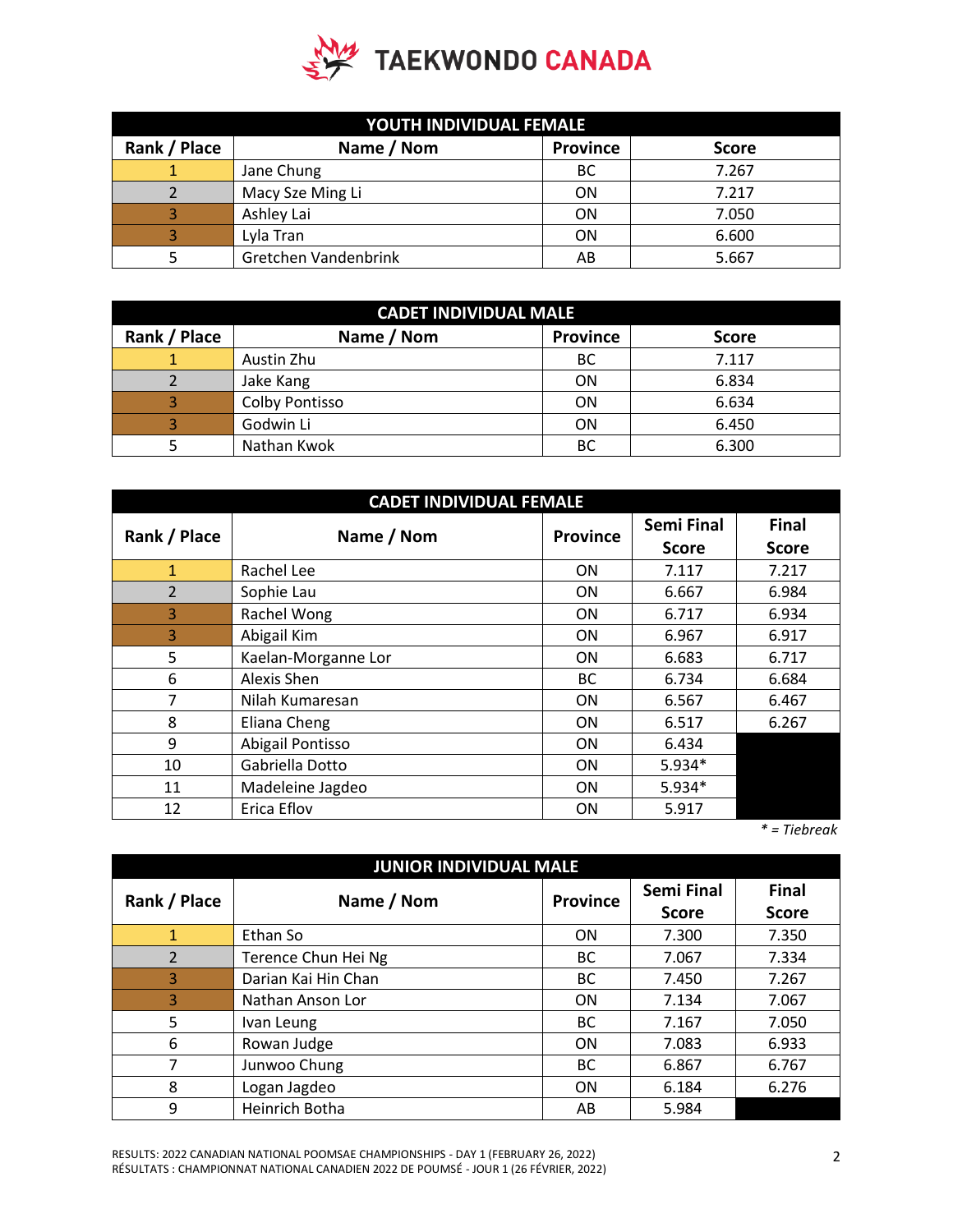

| <b>JUNIOR INDIVIDUAL FEMALE</b> |                   |                 |              |              |
|---------------------------------|-------------------|-----------------|--------------|--------------|
| Rank / Place                    | Name / Nom        | <b>Province</b> | Semi Final   | <b>Final</b> |
|                                 |                   |                 | <b>Score</b> | <b>Score</b> |
| $\mathbf{1}$                    | Natalie To        | <b>ON</b>       | 7.117        | 7.250        |
| $\overline{2}$                  | Jamie Yu          | <b>ON</b>       | 7.017        | $7.117*$     |
| 3                               | Christine Cho     | <b>ON</b>       | 7.284        | $7.117*$     |
| 3                               | Agnes Ka Hei Kung | <b>ON</b>       | 7.201        | 7.100        |
| 5                               | Zaida Ahmed       | <b>ON</b>       | 7.067        | 6.984        |
| 6                               | Emma Chau         | <b>ON</b>       | 7.267        | 6.967        |
| $\overline{7}$                  | Dyne Jung         | BC              | 7.184        | 6.900        |
| 8                               | Krystal Magno     | <b>ON</b>       | 6.883        | 6.817        |
| 9                               | Cailin Cooke      | <b>ON</b>       | 6.800        |              |
| 10                              | Victoria Ko       | <b>ON</b>       | 6.734        |              |
| 11                              | Emily Au          | <b>ON</b>       | 6.717        |              |
| 12                              | Avery Taylor      | <b>ON</b>       | $6.517*$     |              |
| 13                              | Katrina Lee       | BC              | $6.517*$     |              |
| 14                              | Sophia Van Essen  | ON              | 5.767        |              |

 *\* = Tiebreak*

| <b>U30 PAIR</b> |                             |                 |              |  |
|-----------------|-----------------------------|-----------------|--------------|--|
| Rank / Place    | Name / Nom                  | <b>Province</b> | <b>Score</b> |  |
|                 | Khalil Thompson & Faith Tai | ON              | 7.234        |  |
|                 | Samuel Lee & Evelyn Wu      | ON              | 7.134        |  |
| 3               | Daniel Zhen & Megan Yung    | BC              | 6.967        |  |
|                 | Zain Syed & Abhiya Syed     | ΟN              | 6.834        |  |

| <b>U30 TEAM FEMALE</b> |                            |                 |              |  |  |
|------------------------|----------------------------|-----------------|--------------|--|--|
| Rank / Place           | Name / Nom                 | <b>Province</b> | <b>Score</b> |  |  |
| 1                      | Kaitlyn Wiens, Evelyn Wu & | ON              | 7.334        |  |  |
|                        | Holly Hoi Ling Cheuk       |                 |              |  |  |

| <b>O30 PAIR</b> |                                   |                 |              |  |
|-----------------|-----------------------------------|-----------------|--------------|--|
| Rank / Place    | Name / Nom                        | <b>Province</b> | <b>Score</b> |  |
|                 | Hyun Seok Seo & Ming Chu Chan     | ON              | 6.984        |  |
|                 | Jason Russell & Belinda Co        | ВC              | 6.800        |  |
|                 | Muhammad Syed & Marie-France Yong | ΟN              | 6.251        |  |

| <b>O30 TEAM MALE</b> |                                                |                 |              |  |
|----------------------|------------------------------------------------|-----------------|--------------|--|
| Rank / Place         | Name / Nom                                     | <b>Province</b> | <b>Score</b> |  |
|                      | Robert Khamsouk, Timothy Johl &<br>Kevin Cheng | ON              | 6.800        |  |
|                      | Hyun Seok Seo, Jeehoon Sohn &<br>James Gies    | ON              | 6.400        |  |